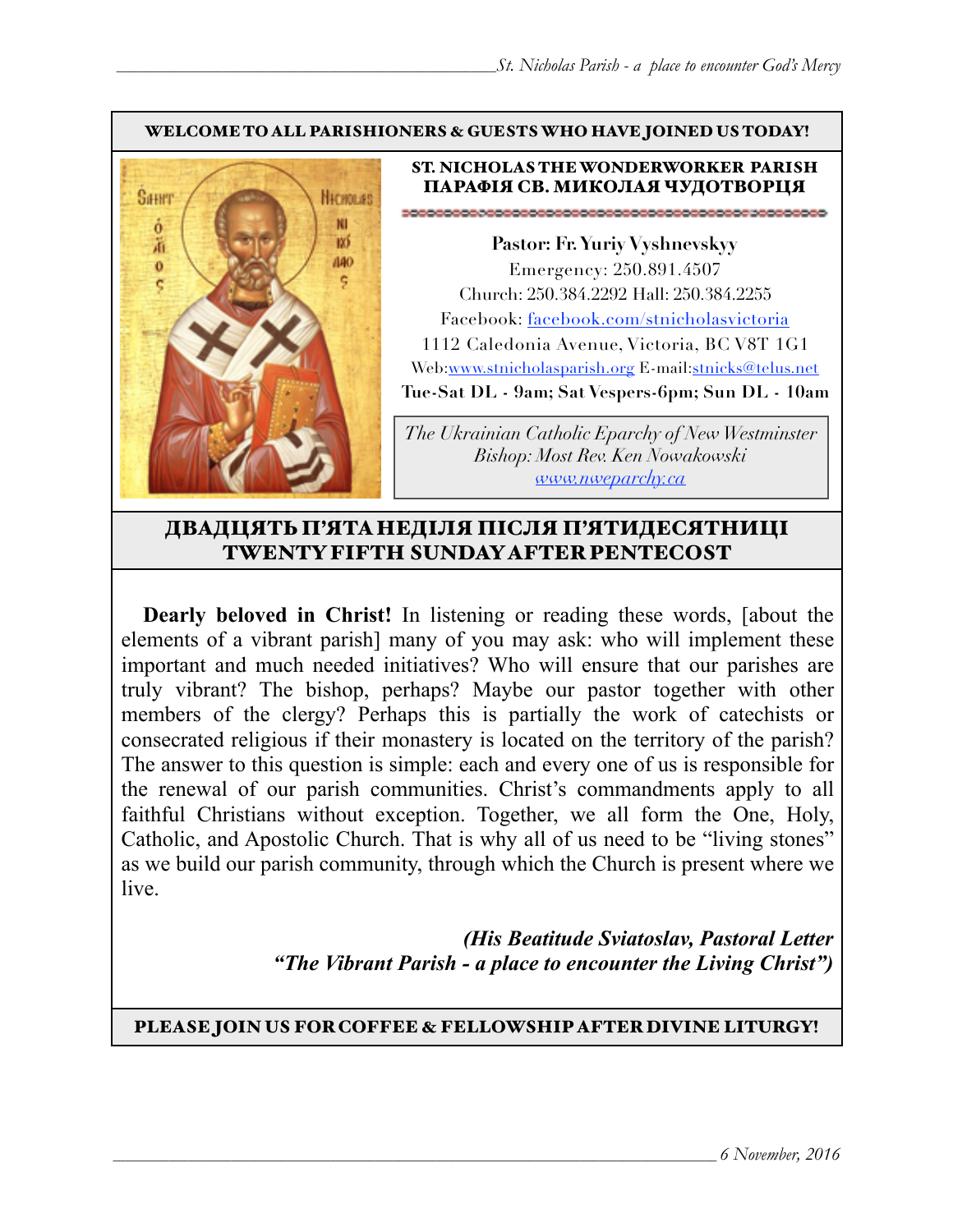| <b>SUNDAY HYMNS</b>                                                                                                                                                                                                                                                                                                                                                                                                                                                                                                                                                                                                                                                                  |                                              |                                               |                                                                         |                          |           |  |
|--------------------------------------------------------------------------------------------------------------------------------------------------------------------------------------------------------------------------------------------------------------------------------------------------------------------------------------------------------------------------------------------------------------------------------------------------------------------------------------------------------------------------------------------------------------------------------------------------------------------------------------------------------------------------------------|----------------------------------------------|-----------------------------------------------|-------------------------------------------------------------------------|--------------------------|-----------|--|
| <b>OPENING HYMN</b>                                                                                                                                                                                                                                                                                                                                                                                                                                                                                                                                                                                                                                                                  |                                              | Увійди Архиєрею / Come My Friends pg. 238-239 |                                                                         |                          |           |  |
| <b>COMMUNION HYMN</b>                                                                                                                                                                                                                                                                                                                                                                                                                                                                                                                                                                                                                                                                |                                              |                                               | Витай Між Нами / With Solemn Greeting, Welcome the Lord pg. 244-245     |                          |           |  |
| <b>CLOSING HYMN</b>                                                                                                                                                                                                                                                                                                                                                                                                                                                                                                                                                                                                                                                                  | О Спомай Нас / Always Protect Us pg. 364-366 |                                               |                                                                         |                          |           |  |
| Please join us today in singing our Sunday hymns!                                                                                                                                                                                                                                                                                                                                                                                                                                                                                                                                                                                                                                    |                                              |                                               |                                                                         |                          |           |  |
|                                                                                                                                                                                                                                                                                                                                                                                                                                                                                                                                                                                                                                                                                      |                                              |                                               | <b>SUNDAY &amp; DAILY SCHEDULE</b>                                      |                          |           |  |
| SUNDAY, November 6<br>Divine Liturgy - for the Parishioners of St Nicholas Parish                                                                                                                                                                                                                                                                                                                                                                                                                                                                                                                                                                                                    |                                              |                                               |                                                                         |                          | 10:00 AM  |  |
| MONDAY, November 7                                                                                                                                                                                                                                                                                                                                                                                                                                                                                                                                                                                                                                                                   |                                              |                                               | <b>NO SERVICES</b>                                                      |                          | ********* |  |
| TUESDAY, November 8                                                                                                                                                                                                                                                                                                                                                                                                                                                                                                                                                                                                                                                                  |                                              |                                               | Divine Liturgy of St John Chrysostom                                    |                          | 9:00 AM   |  |
| <b>WEDNESDAY, November 9</b>                                                                                                                                                                                                                                                                                                                                                                                                                                                                                                                                                                                                                                                         |                                              |                                               | Divine Liturgy of St John Chrysostom                                    |                          | 9:00 AM   |  |
|                                                                                                                                                                                                                                                                                                                                                                                                                                                                                                                                                                                                                                                                                      | THURSDAY, November 10                        |                                               | Divine Liturgy of St John Chrysostom                                    |                          | 9:00 AM   |  |
| FRIDAY, November 11                                                                                                                                                                                                                                                                                                                                                                                                                                                                                                                                                                                                                                                                  | <b>NO SERVICES</b>                           |                                               |                                                                         |                          | ********* |  |
| SATURDAY, November 12                                                                                                                                                                                                                                                                                                                                                                                                                                                                                                                                                                                                                                                                |                                              | <b>NO SERVICES</b>                            |                                                                         |                          | ********* |  |
| SUNDAY, November 13<br>Divine Liturgy - for the Parishioners of St Nicholas Parish                                                                                                                                                                                                                                                                                                                                                                                                                                                                                                                                                                                                   |                                              |                                               |                                                                         | 10:00 AM                 |           |  |
| Please Note: to request a Divine Liturgy for a special intention, please see Fr. Yuriy to arrange for it!                                                                                                                                                                                                                                                                                                                                                                                                                                                                                                                                                                            |                                              |                                               |                                                                         |                          |           |  |
| <b>SUNDAY EPISTLE READERS</b>                                                                                                                                                                                                                                                                                                                                                                                                                                                                                                                                                                                                                                                        |                                              |                                               |                                                                         |                          |           |  |
| <b>DATE</b>                                                                                                                                                                                                                                                                                                                                                                                                                                                                                                                                                                                                                                                                          | <b>READING</b>                               | <b>UKRAINIAN</b><br><b>ENGLISH</b>            |                                                                         |                          |           |  |
| SUNDAY, November 6                                                                                                                                                                                                                                                                                                                                                                                                                                                                                                                                                                                                                                                                   | Eph. 4: 1-6                                  | Motria Koropecky<br>Caroline Smudy            |                                                                         |                          |           |  |
| SUNDAY, November 13                                                                                                                                                                                                                                                                                                                                                                                                                                                                                                                                                                                                                                                                  | Eph. 5: 9-19                                 | Yuliya Pelekhata                              |                                                                         | Rita Vanderven           |           |  |
| SUNDAY, November 20                                                                                                                                                                                                                                                                                                                                                                                                                                                                                                                                                                                                                                                                  | Eph. 6: 10-17                                | Glikeria Iwanuck                              |                                                                         | Darryl Huculak           |           |  |
| SUNDAY, November 27                                                                                                                                                                                                                                                                                                                                                                                                                                                                                                                                                                                                                                                                  | Col. 1: 12-18                                | Andrij Pelekhatyi                             |                                                                         | Graciela Spaciuk-Schwarz |           |  |
|                                                                                                                                                                                                                                                                                                                                                                                                                                                                                                                                                                                                                                                                                      |                                              |                                               | Thank you, Epistle readers, for your service in proclaiming God's Word! |                          |           |  |
| PARISH COUNCIL EXECUTIVE                                                                                                                                                                                                                                                                                                                                                                                                                                                                                                                                                                                                                                                             |                                              |                                               | <b>PASTORAL MINISTRY &amp; HOLY MYSTERIES</b>                           |                          |           |  |
| CONFESSIONS1/2 hour before Liturgy<br>CHAIRPERSONAlec Rossa - 250.472.3374<br>VICE-CHAIRPERSONDarlene DeMerchant - 250.727.3837<br>SECRETARYCindy Lazaruk - 778.677.9072<br>BAPTISMSby appointment<br>TREASURERWilliam Vanderven - 250.478.1458<br>MARRIAGESsix months notice should<br>FINANCIAL SECRETARYDavid Newberry - 250.598.8197<br>be given to the parish priest, and he should be<br>FUNDRAISING/HALL RENTALRobert Herchak - 250.386.7872<br>contacted before any other arrangements are made<br>MAINTENANCEMurray Chapman - 250.658.4769<br>FUNERALSby appointment<br>LITURGICAL COMMITTEEMotria Koropecky - 250.658.3051<br>MEMBER AT LARGECaroline Smudy - 778.440.9419 |                                              |                                               |                                                                         |                          |           |  |
| VIBRANT PARISHDarlene DeMerchant - 250.727.3837<br><b>Bequests &amp; Wills:</b> Leaving a bequeath is a process of giving a donation through your will. It is                                                                                                                                                                                                                                                                                                                                                                                                                                                                                                                        |                                              |                                               |                                                                         |                          |           |  |

simply a distribution from your estate to a charitable organization through your last will and testament. It can be as small or as large a donation as you wish. It is important that you talk to your lawyer about the process. In your kindness please remember St Nicholas the Wonderworker Ukrainian Catholic Church in your bequeath and will. If anyone wishes to make such a bequeath in their will, the following clause may be included or added to a will: "I give, devise, and bequeath to St Nicholas the Wonderworker Ukrainian Catholic Parish - 1112 Caledonia Avenue, Victoria BC, V8T 1G1, the sum of \$  $\qquad \qquad$  (or  $\qquad \qquad$  % of my estate), to be used for the benefit of the parish and it's pastoral activities."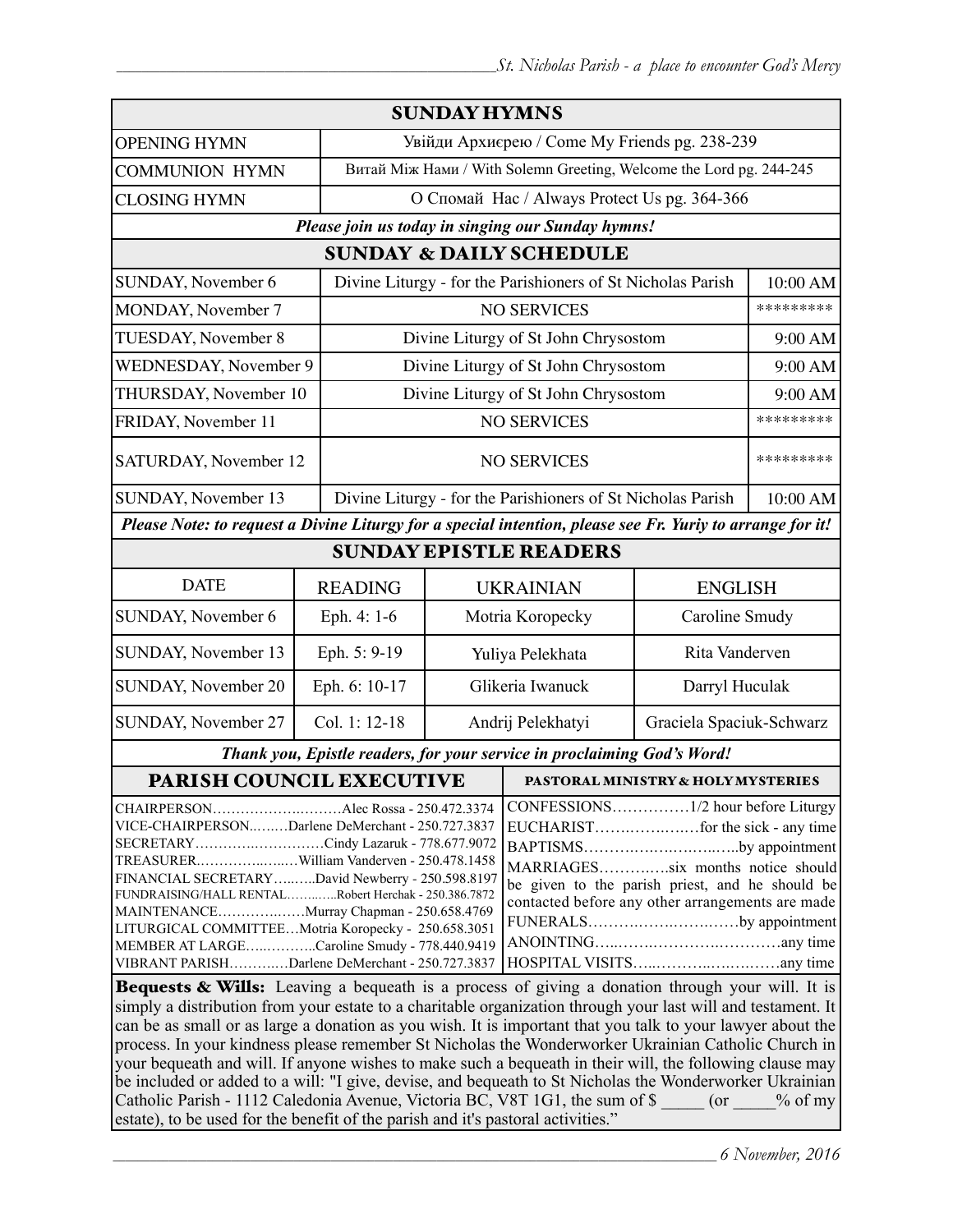# **Vibrant Parish Prayer**

**O** God, Creator of Heaven and Earth! Because of your indescribable love for us, you sent your Only-Begotten Son, Our Lord and Saviour, Jesus Christ - The Way, The Truth, and The Life and our Salvation. In His name, we turn to You. Strengthen our hearts and minds in Christian love and in unity of purpose as we strive to build a Vibrant Parish. Give us the grace to model our lives according to the Word of God. Instill in us the desire to pray and to celebrate the Holy Mysteries as one Christian Family in our Parish Community. Inspire us to follow Your great command to be a servant to the less fortunate among us! Grant this, O Lord, through the mercies and love for mankind of Your Only-Begotten Son with whom You are blessed, together with Your All-Holy, Good and Life-Giving Spirit, now and forever and ever. Amen!



# **The Vibrant Parish**

**A Place To Encounter The Living Christ** Through the word, the Holy Mysteries & Prayer, Serving One's Neighbor, Leadership Fostering & Serving Unity and Missionary Spirit (His Beatitude Sviatoslav)



# **Молитва Живої Парафії**

**Г**осподи Ісусе Христе, Пастирю Добрий, як колись Ти пригорнув заблуканих овечок, щоб вони пізнали Твій голос і були Твоїм стадом, так і сьогодні глянь ласкаво з небесних висот на нашу парафію та зішли на неї Твого Святого Духа, щоб вона була місцем пізнання радості Доброї Новини. Скріплюй нас Твоєю присутністю та єднай нас кожночасно в молитві. Даруй нам духа служіння ближньому, щоб у нашій парафії кожний міг зустріти Тебе, милостивого Бога. Благослови наш духовний провід Твоєю мудрістю і дай, щоб ніхто з нас не шкодував ні часу, ні талантів, ні матеріальних дібр для розбудови Твого царства. Єднай нас у мирі та злагоді, щоб ми були Твоєю спільнотою любові. Всели в нас місійного духа, щоб ми стали тим світилом євангельського слова, молитви і добрих діл, що кличе кожного до участі в Божественному житті, щоб славилося, Спасе, Твоє Ім'я з безначальним Твоїм Отцем та пресвятим, благим і животворящим Твоїм Духом нині, і повсякчас, і на віки віків. Амінь.

# DIVINE LITURGY PROPERS

# *The Divine Liturgy - An Anthology for Worship: Liturgy - pg. 388-461; propers - pg. 357*

**Troparion, Tone 8:** You came down from oh high, O Merciful One,\* and accepted three days of burial\* to free us from our sufferings.\* O Lord, our life and our resurrection,\* glory be to You.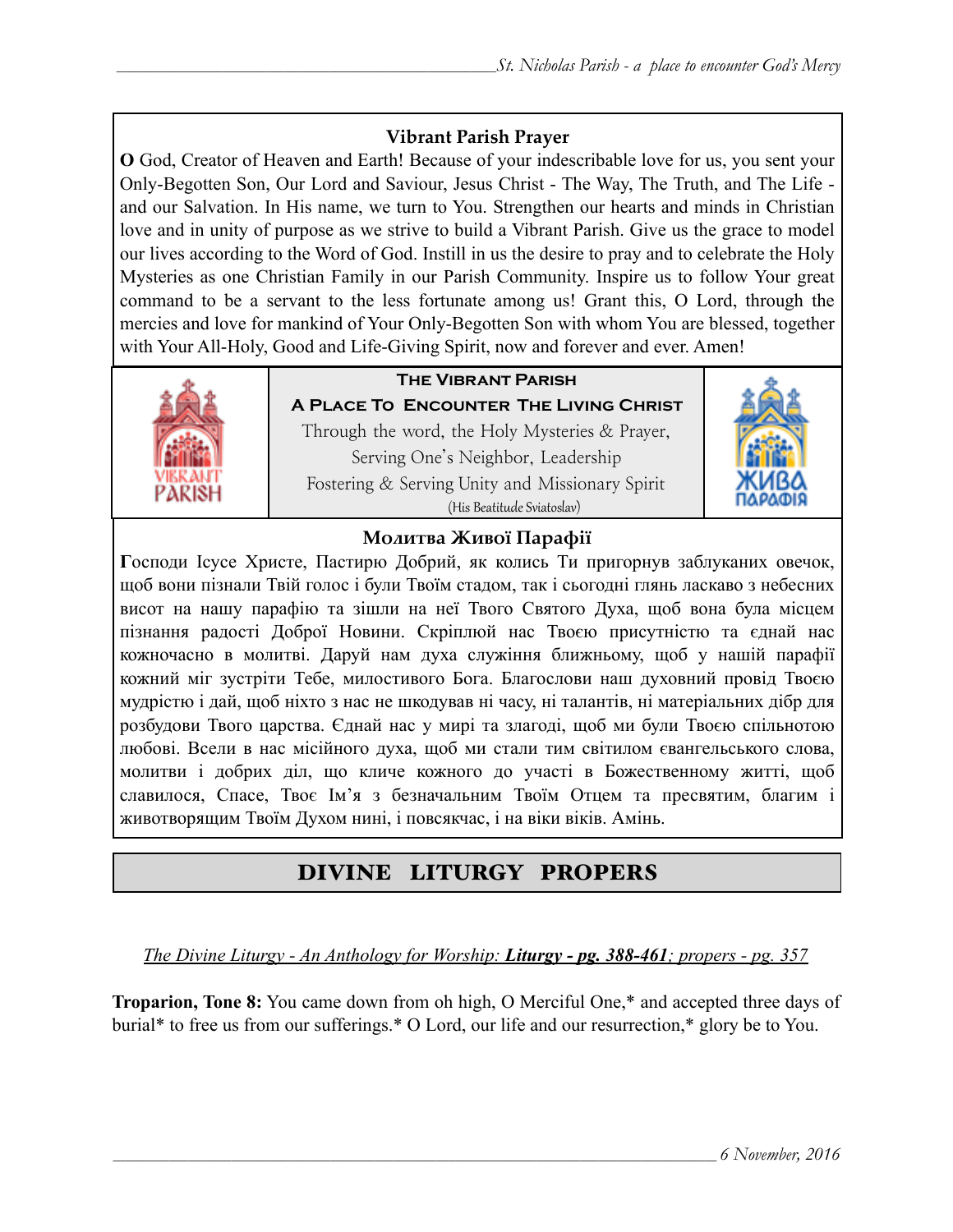**Glory: Kontakion, Tone 8:** When You rose from the tomb,\* You also raised the dead and resurrected Adam.\* Eve exults in Your resurrection,\* and the ends of the world celebrate Your rising from the dead,\* O most merciful One.

**Now: Theotokion, Tone 8:** To you, O Mother of God,\* the invincible leader,\* we, your servants, ascribe these victory hymns\* in thanksgiving for our deliverance from evil.\* With your invincible power free us from all dangers\* that we may cry out to you:\* "Hail, O bride, and pure Virgin!"

**Prokeimenon, Tone 8:** Pray and give thanks to the Lord our God. *Verse:* In Judea God is known; His name is great in Israel.

**Epistle - Eph. 4:1-6 - A Reading from the Letter of Saint Apostle Paul to Ephesians:** Brothers and Sisters*,* I a prisoner in the Lord, beg you to lead a life worthy of the calling to which you have been called, with all humility and gentleness, with patience, bearing with one another in love, making every effort to maintain the unity of the Spirit in the bond of peace. There is one body and one Spirit, just as you were called to the one hope of your calling, one Lord, one faith, one baptism, one God and Father of all, who is above all and through all and in all.

**Alleluia, Tone 8:** *Verse:* Come, let us rejoice in the Lord; let us acclaim God our Saviour. *Verse:* Let us come before His countenance with praise and acclaim Him with psalms.

**Gospel - Luke 10:25-37 -** At that time a scholar of the law approached Jesus to test him and said, "Teacher, what must I do to inherit eternal life?" Jesus said to him, "What is written in the law? How do you read it?" He said in reply, "You shall love the Lord, your God, with all your heart, with all your being, with all your strength, and with all your mind, and your neighbor as yourself." He replied to him, "You have answered correctly; do this and you will live." But because he wished to justify himself, he said to Jesus, "And who is my neighbor?" Jesus replied, "A man fell victim to robbers as he went down from Jerusalem to Jericho. They stripped and beat him and went off leaving him half-dead. A priest happened to be going down that road, but when he saw him, he passed by on the opposite side. Likewise a Levite came to the place, and when he saw him, he passed by on the opposite side. But a Samaritan traveler who came upon him was moved with compassion at the sight. He approached the victim, poured oil and wine over his wounds and bandaged them. Then he lifted him up on his own animal, took him to an inn and cared for him. The next day he took out two silver coins and gave them to the innkeeper with the instruction, 'Take care of him. If you spend more than what I have given you, I shall repay you on my way back.' Which of these three, in your opinion, was neighbor to the robbers' victim?" He answered, "The one who treated him with mercy." Jesus said to him, "Go and do likewise."

**Communion Hymn:** Praise the Lord from the heavens;\* praise Him in the highest.\* Alleluia, alleluia,\* alleluia.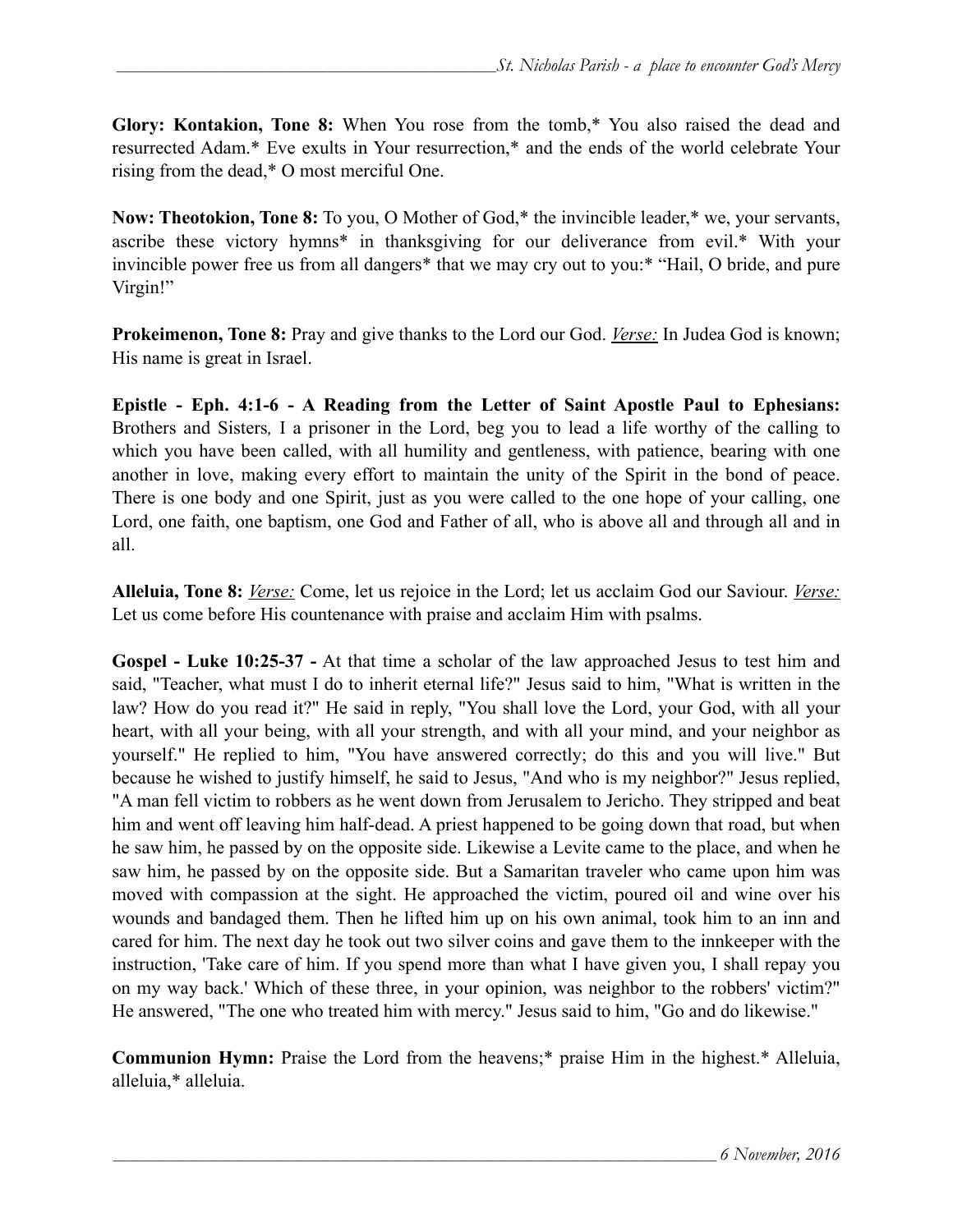

**Тропар, глас 8:** З висоти зійшов Ти, Милосердний,\* і триденне погребення прийняв Ти,\* щоб нас звільнити від страждань.\* Життя і воскресіння наше,\*Господи, слава Тобі.

**Слава: Кондак, глас 8:** Коли Ти воскрес із гробу,\* то й померлих підняв,\* і Адама воскресив;\* радіє Єва воскресінням Твоїм\* і кінці світу прославляють\* Твоє з мертвих воскресіння,\* Багатомилостивий.

**І нині: Богородичний, глас 8:** Тобі, вибраній Владарці,\* подячні пісні перемоги співаємо\* ми, вратовані від лиха,\* слуги Твої, Богородице.\* Ти, що маєш силу нездоланну,\* захорони нас від усяких бід, щоб звати нам:\* Радуйся, Невісто, Діво чистая!

**Прокімен, глас 8:** Помоліться і хвалу віддайте\* Господеві, Богу нашому. *Стих:* Відомий Бог у Юдеї, в Ізраїлі велике ім'я Його.

**Апостол - Еф. 4:1-6 - До Ефесян Послання Святого Апостола Павла Читання:** Браття і сестри, благаю вас я, Господній в'язень, поводитися достойно покликання, яким вас візвано, в повноті покори й лагідности, з довготерпеливістю, терплячи один одного в любові, стараючися зберігати єдність духа зв'язком миру. Одне бо тіло, один дух, айв одній надії вашого покликання, яким ви були візвані. Один Господь, одна віра, одне хрищення. Один Бог і Отець усіх, що над усіма й через усіх і в усіх.

**Алилуя, глас 8:** *Стих:* Прийдімо з похвалами пере обличчя Його, і псалмами воскликнім Йому. *Стих:* Хваліте Господа з небес, хваліте Його на висотах.

**Євангеліє - Лука 10:25-37 -** У той час приступив до Ісуса один законовчитель, щоб його випробувати, та й каже: "Учителю, що мені робити, щоб вічне життя осягнути?" А Ісус мовив до нього: "В законі що написано? Як там читаєш?" Озвався той і каже: "Люби Господа, Бога твого, всім серцем твоїм, усією твоєю душею і всією силою твоєю і всією думкою твоєю; а ближнього твого, як себе самого." "Ти добре відповів", сказав (Ісус), "роби це й будеш жити." Та той, бажаючи себе самого виправдати, каже до Ісуса: "А хто мій ближній?" Мовив тоді Ісус, кажучи: "Один чоловік спускався з Єрусалиму до Єрихону й потрапив розбійникам, що його обдерли й побили тяжко та й пішли геть, зоставивши півмертвого. Випадком ішов якийсь священик тією дорогою; побачив він його й, збочивши, пройшов мимо. Так само й левіт прийшов на те місце, глянув на нього й пройшов мимо. Але один самарянин, що був у дорозі, зненацька надійшов (на нього) й, побачивши його, змилосердився. Він приступив до нього, перев'язав йому рани, полив їх оливою і вином; потім посадив його на власну скотину, привів до заїзду й доглянув за ним. На другий день він вийняв два динари, дав їх господареві й мовив: Доглядай за ним, і те, що витратиш на нього більше, я заплачу тобі, коли повернуся. Хто з оцих трьох, на твою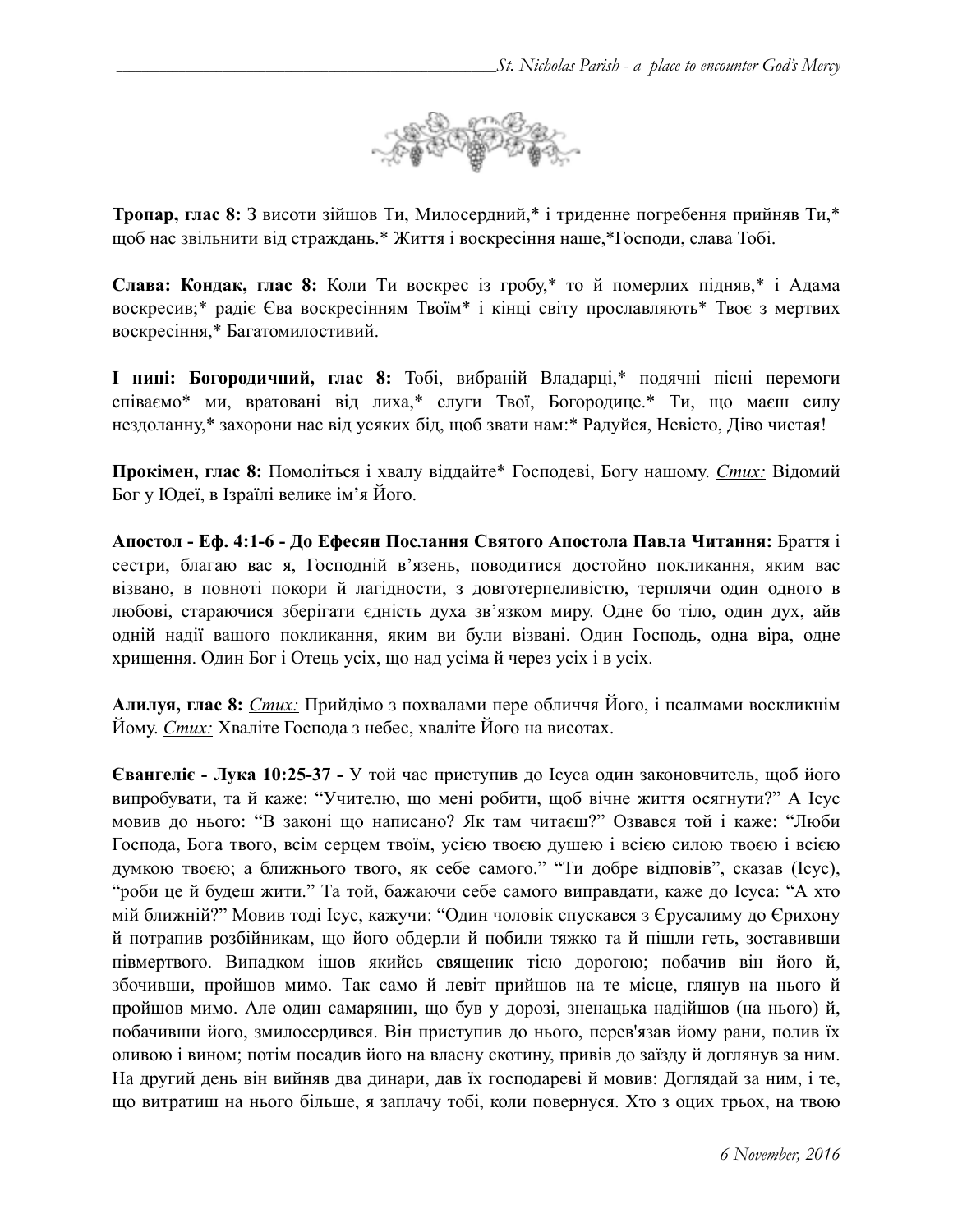думку, був ближнім тому, що потрапив розбійникам у руки?" Він відповів: "Той, хто вчинив над ним милосердя." Тоді Ісус сказав до нього: "Іди і ти роби так само."

**Причасний:** Хваліте Господа з небес,\* хваліте Його на висотах. Алилуя, алилуя, алилуя!

# ANNOUNCEMENTS

- ✦**WE WELCOME His Excellency Bishop Ken (Nowakowski) and Deacon Mykhailo Ozorovych** who are joining us today for Sunday Liturgy.
- ✦**ST. NICHOLAS VIBRANT PARISH MEETING:** today right after the Divine Liturgy (& lunch) we meet at the parish hall to participate in a follow-up Vibrant Parish conference.
- ✦**HAPPY BIRTHDAY** to JOHN NEWBERRY, JOHN TIDBURY and all those who celebrated their birthdays this past week. May the Lord Our God continue to bless you abundantly and the Holy Mother of God protects you at all times. Многая Літа!
- ✦**UKRAINIAN CATHOLIC UNIVERSITY FUNDRAISING GALA:** November 11 in Vancouver at Sutton Place Hotel (845 Burrard Str). Today UCU is not only a flagship of reform in higher education but is an acknowledged leader in the transformation of Ukrainian society. The university is setting the highest academic standards while being in the forefront of social responsibility. For more information about UCU please visit www.ucu.edu.ua
- ✦**"INTERNET PORNOGRAPHY ADDICTION A CATHOLIC APPROACH TO TREATMENT":** Sr. Marysia Weber, R.S.M., D.O., a Religious Sister of Mercy of Alma, Michigan, is a physician certified by the American Board of Psychiatry and Neurology. Sr. Marysia will be visiting our Diocese in November and will speak on this topic. All are welcome to attend. **Dates:** Wed, Nov 16 - 7pm - Ascension parish, Parksville **//** Thu, Nov 17 - 7pm - St. Joseph the Worker, Victoria.
- ✦**TRAVELING ICON:** Anyone interested in gracing their home with Christ The Teacher Icon can call Darlene DeMerchant at 250.727.3837
- ✦**JOIN OUR CHOIR:** Do you enjoy singing? Please consider joining our St Nicholas Parish Choir and remember that we ALWAYS looking for new members! Contact Motria Koropecky for details at 250.658.3051
- ✦**CATECHISM ANNOUNCEMENT:** "*And they were bringing to Him also the infants, in order that He may be touching them; but after the disciples saw it, they rebuked them. But Jesus called them to Himself and said, Let alone the little children to come to Me, and cease hindering them; for of such is the kingdom of God*." We are happy to welcome all children to our St. Nicholas The Wonderworker catechism program. Weekly classes are scheduled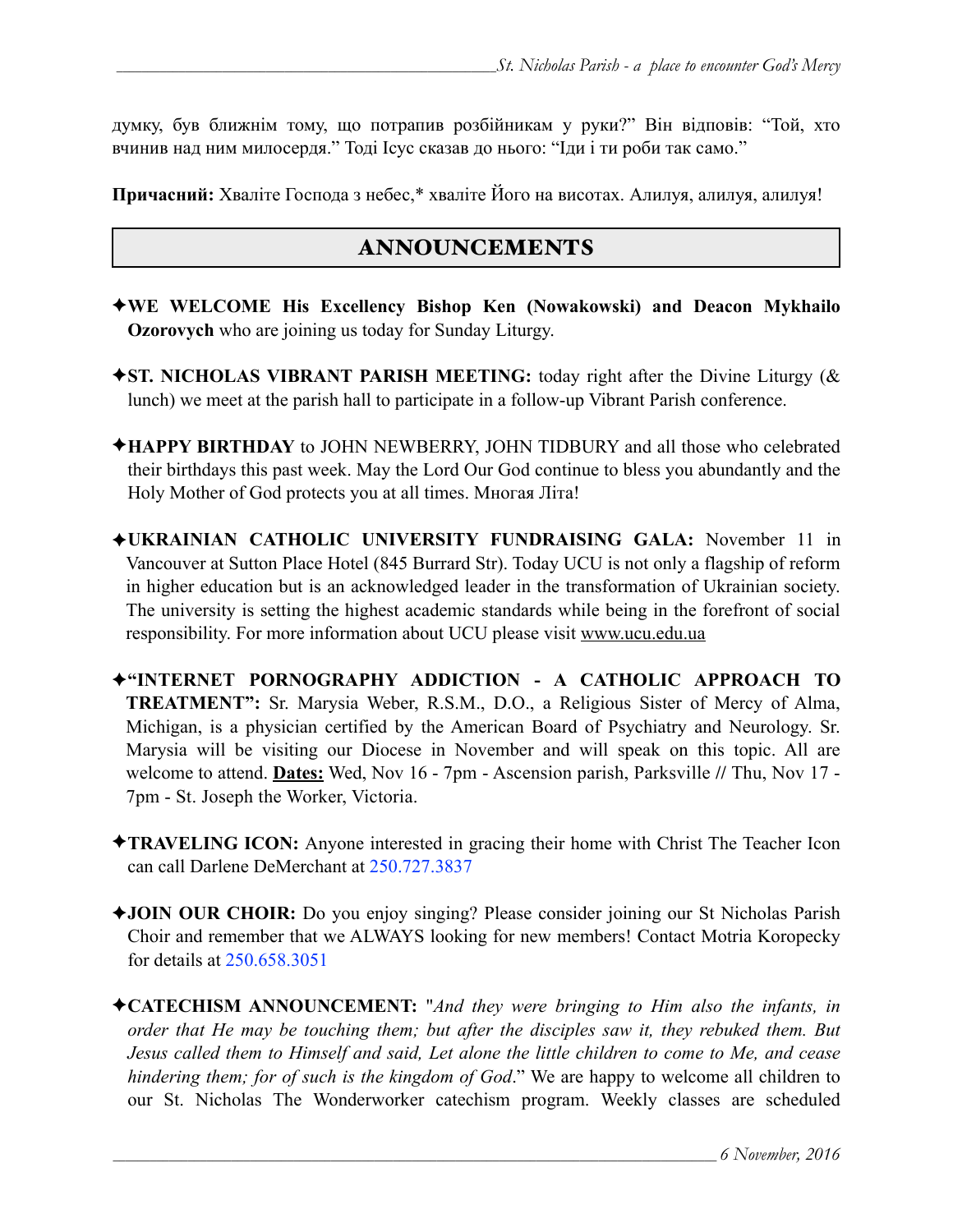Sunday morning during Divine Liturgy. We want your children to learn more about their Catholic faith, sacred scripture, feast days, and religious practices and customs of the Ukrainian Catholic church. If you have any questions, please do not hesitate to contact Marian Chalifoux at 250.507.1005

- ✦**PRAYER REQUEST:** Please keep in your prayers members of our parish, our family and friends who are ailing, are in hospitals, nursing homes and those who are not able to join actively in their community.
- ✦**THRIFTY'S PRE-PAID FOOD CARDS** We all have to buy groceries. Why not have 6% of it returned back to the church at no extra charge! Cards are available in \$100, \$200, and \$500 denominations. Talk to Alec after today's liturgy to pre- order your cards. We need to sell A LOT of them! We encourage you to consider purchasing them for yourselves as gifts too.
- ✦**SUNDAY COFFEE VOLUNTEERS** act as hosts and serve light refreshments following the Sunday morning Divine Liturgy, providing an opportunity for the faithful to socialize with friends and visitors following their shared worship experience. We thank all of our parishioners who kind volunteer to serve refreshments. Whether you are new to the Parish, or are a longtime members, please join us for coffee.
- ✦**BE A STEWARD:** Have you ever wondered what more can you do to help our parish? Here are some suggestions: **Steward** of property security; **Steward** of grounds cleaning; **Steward** of cleaning church; **Steward** of church linen; **Steward** of outreach; **Steward** of caring; **Steward** of prayer; **Steward** of service. Quite often, our homebound or senior members, once active in their younger years, want to find purpose in their senior years. It's not only about doing but about "BEING" present to others. Contact Fr. Yuriy **OR** Darlene DeMerchant for more information. You will be amazed how "BEING" can make a difference.
- ✦**SUNDAY, OCTOBER 30 DONATION:** Coffee: \$41.00; Vigil lights: \$12.45; Loose collection: \$35.00; Envelope collection: \$701.00; Pre-authorized payments Oct 24 to Oct 30: \$120.00

| <b>CHRISTMAS FOOD FAIR FOOD PREPARATION SCHEDULE</b>                                                                                |                          |                 |                       |  |  |
|-------------------------------------------------------------------------------------------------------------------------------------|--------------------------|-----------------|-----------------------|--|--|
| Wed. Nov. 9                                                                                                                         | Make, bake & bag kolachi | 8:30 am-3:00 pm | Need $5-6$ volunteers |  |  |
| Wed. Nov. 16                                                                                                                        | Other baking: TBD        | TBD             | Need $3-5$ volunteers |  |  |
| Thu. Nov. 17                                                                                                                        | Other baking: TBD        | TBD             | Need $3-5$ volunteers |  |  |
| Looking forward to another successful Christmas Food Fair. Many, many thanks for everyone's<br>anticipated help. May God Bless You. |                          |                 |                       |  |  |
| For more info contact Robert Herchak at 250.386.7872 or email rlherchak@gmail.com                                                   |                          |                 |                       |  |  |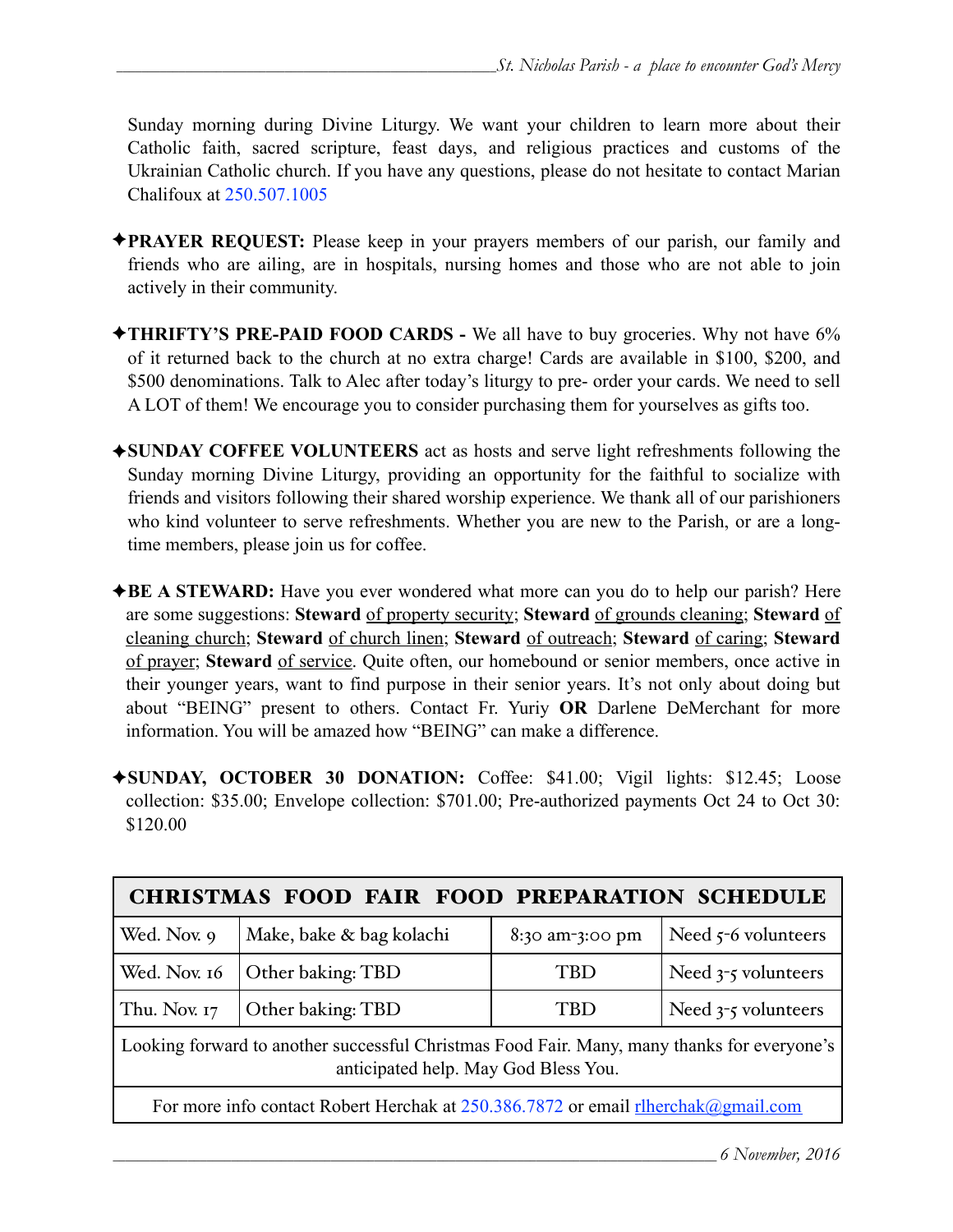# PATRIARCHAL SOBOR RESOLUTIONS

#### Resolutions of the Patriarchal Sobor on the theme: "The vibrant parish – a place to encounter the living Christ"

*(25-27 August, 2015; Ivano-Frankivsk, Ukraine)*

#### **THE WORD OF GOD**

- Encourage priests to become familiar with various methods and practices in the UGCC for reading Sacred Scripture, and to apply them in parishes.
- Establish Bible groups and circles in parishes so that the faithful might have an opportunity to better understand the Holy Scriptures and explain them to others.
- Encourage priests to take into consideration the presence of children when explaining the Word of God.
- Make use of modern mass media technologies when proclaiming the Word of God and conducting catechesis.
- So that the faithful might more fully experience and understand the Good News proclaimed each Sunday, priests should print the changeable parts of the Divine Liturgy for their parishioners.
- Encourage the practice of prayerful reading of the Holy Scriptures in a family circle.
- Utilize a variety of best practices to popularize the reading of Sacred Scriptures.

 $\diamond$ 

#### **CATECHESIS**

- Parish communities shall make every effort to ensure that catechesis is made a top priority for the parish, and that consideration is given to all age groups (children, teenagers, youth, adults) and social groups, regardless of the number of persons present.
- Establish Parent Advisory Councils in parishes to promote and develop catechesis.
- In parishes lacking organized catechesis create catechetical schools (programs) and engage catechists to serve in them.
- Organize camps, both external and parochial, as special occasions for catechesis.
- Introduce systematic catechization of adults based on the UGCC Adult Catechumenate Program.

 $\Leftrightarrow$   $\Leftrightarrow$   $\Leftrightarrow$ 

#### **MISSIONARY SPIRIT**

- Encourage the creation of different communities in a parish, through which the faithful can become more open to others and ready to witness about Christ.
- Encourage families, which form the parish community, to take an active part in missionary activity (e.g. in volunteer projects).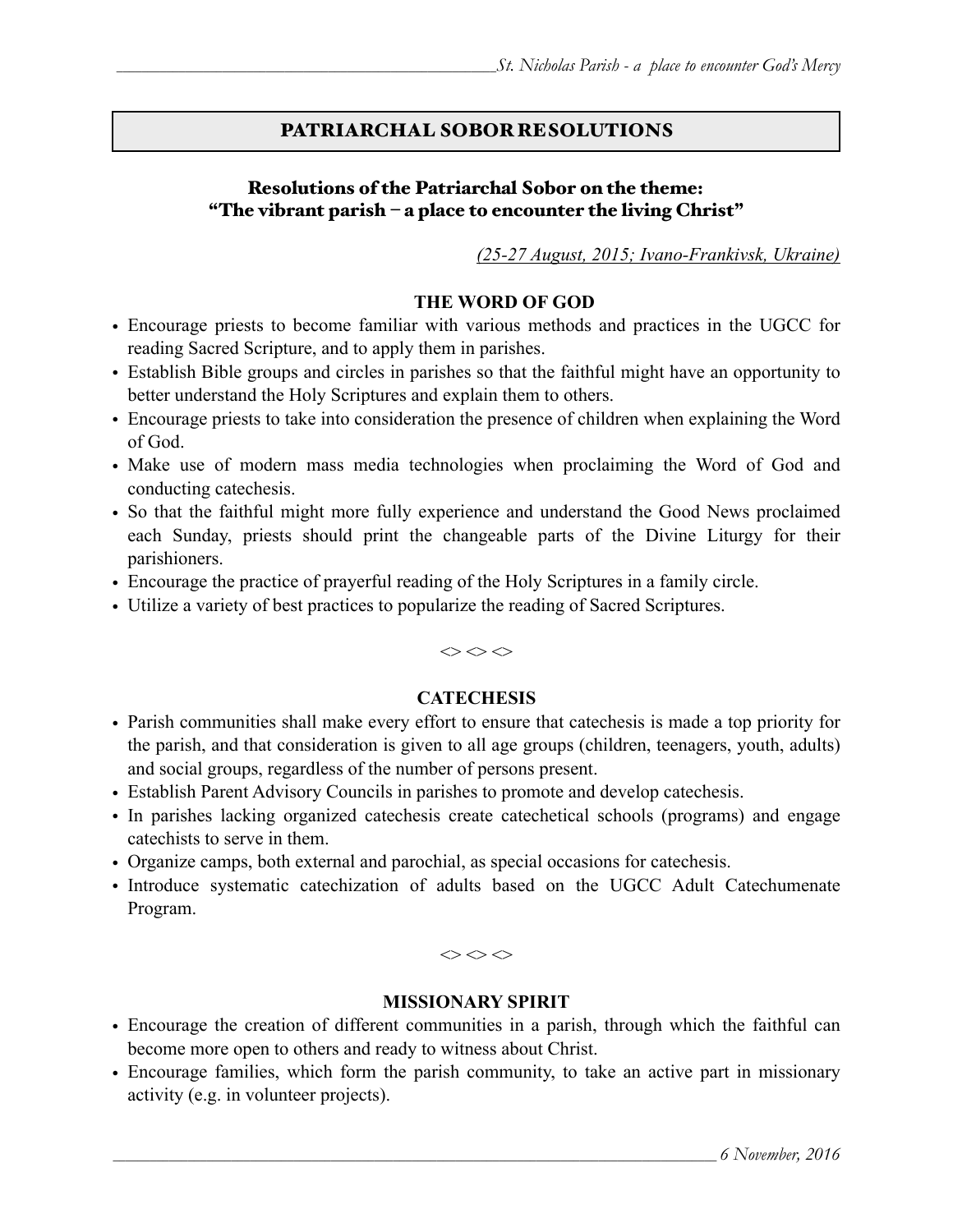- Encourage the restoration of Christian family traditions (e.g. praying together, sharing meals, and attending Sunday liturgies together).
- Encourage parishioners to invite their friends and acquaintances to take part in the life of parish communities (e.g. invite friends for common prayer, vigils, and other events that take place in parishes).
- Encourage priests to hold retreats (and other events) on the theme of mission.
- Call upon parishioners to joyfully witness their faith to evangelize.
- Create and regularly maintain a book of parishioners (database with their contact information to facilitate a pastor's contact with his faithful).
- On a parish level, when celebrating the Patronal Feast, encourage extending the festivities beyond the liturgical services in the form of fellowship through community celebration and the sharing of a common meal.
- Organize meetings for the sharing of faith among different age groups of parishioners (family meetings, youth meetings, etc.).
- Establish a parish notice board where the faithful can post prayer requests.



### **LITURGY**

- Introduce liturgical catechesis and preaching in parishes. Elaborate an educational strategy to explain liturgical services to the faithful, choosing an appropriate time and method (before or after the Divine Liturgy, handing out printed commentaries, explanations, engaging trained laity).
- Care for the beauty of liturgical singing, pay attention to the diction and clarity of the cantor, to proper amplification, encourage all the faithful to participate in singing during liturgical celebration.
- Engage children in the liturgical life of the parish, entrusting them with different duties.
- Ensure that liturgical books are available in the parish community and the faithful are provided with texts for liturgical services held in the parish.

 $\diamond$ 

### **PRAYER**

- Call upon the clergy to give a personal example of prayer for the parish community.
- Encourage children and youth to take an active part in parish liturgical services and educate them in this spirit.
- Take care that prayers and liturgical services in parishes are scheduled at a time that is convenient for the people, including in the evenings.
- In parishes organize brotherhoods for men and provide for their spiritual formation.

 $\Leftrightarrow$   $\Leftrightarrow$   $\Leftrightarrow$ 

### **COMMUNION-UNITY**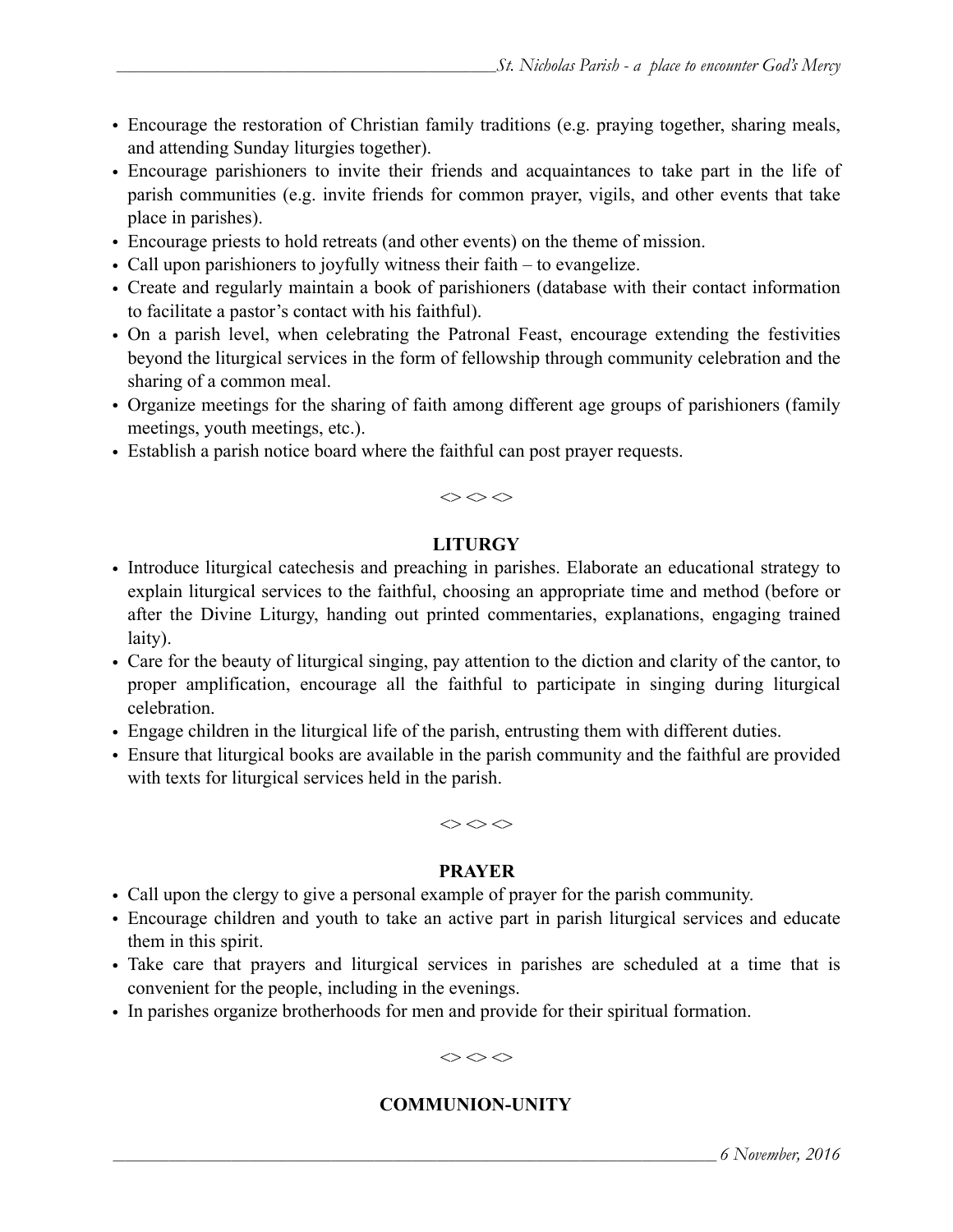- Encourage the parish community to hold common liturgical services, prayers, and different celebrations (Christmas, sharing of kutia, blessing of food) to promote unity among all parishioners.
- Stress on the importance of unity to children and youth, in parish schools and during other community gatherings (at Christian camps, during meetings, conferences, forums, ecological projects, campaigns, Olympiads, and contests).
- Organize various parish events (common meals, master-classes, sport activities, ecological campaigns) and inform one another about needs and mutual help.
- Be open and accessible to new members of the parish, sensitive to their needs.
- Create a parish web site or social network page.
- Organize encounters for parishioners, where under their priest's guidance they would be able to discuss how they see their parish, express their wishes and expectations (e.g. at pastoral planning meetings, meetings of parish councils, etc.).
- If possible, a priest should meet with the people every Sunday after Divine Liturgy.

# **SERVING ONE'S NEIGHBOUR**

 $\Leftrightarrow$   $\Leftrightarrow$   $\Leftrightarrow$ 

- Call the parish community to social service as an important manifestation of our faith.
- Set up social councils, "Caritas" organization centres or appoint individuals responsible for organizing social service in parishes.
- We recommend that parish councils include programs of social service in their planning.
- Call upon parishes to help priests and individuals engaged in prison ministry.
- Encourage the parish community to care for the elderly.
- Encourage parish communities abroad to help emigrants from Ukraine in questions of law, language, employment and the implementation of state programs.

 $\Leftrightarrow$   $\Leftrightarrow$   $\Leftrightarrow$ 

### **LEADERSHIP**

- Establish parish pastoral and financial councils (where they do not exist), hold transparent elections to existing councils and inform the parish community about their activity.
- Provide community for individuals of different professions in a parish, in order to engage them in a variety of ministries and volunteer work.
- Encourage the publication of an informational parish bulletin.

 $\diamond$ 

### **STEWARDSHIP**

- Call upon the pastor to closely cooperate with his parishioners.
- Recommend that priests continuously inform the parish community on the activity of the parish.
- Call upon the parish community to pay special attention to families in dire social need.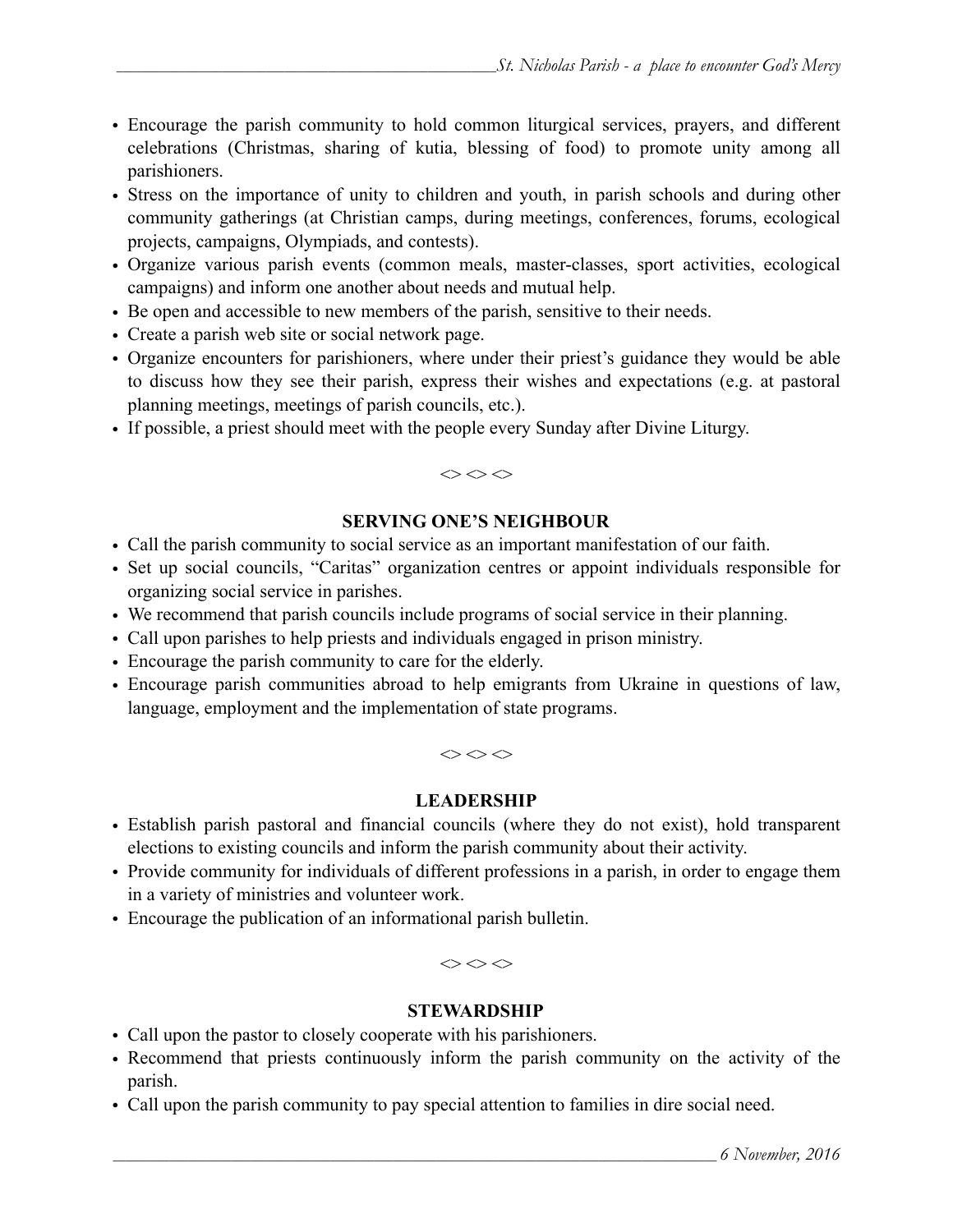- Recommend that parishes engage consecrated persons (sisters and brothers) to conduct retreats, parish schools, etc.
- Encourage the proliferation of parish advisory services, engaging professionals in different spheres (priests, psychologists, lawyers, etc.).

## EPARCHIAL SOBOR RESOLUTIONS

*(13-15 November, 2014; Vancouver)* 

**R**ecognizing the **Word of God** as the key element in our relationship with God, in order to deepen our understanding of the Holy Scriptures, and the truths of our faith, resolve:

- On the personal level, to take time for daily reading of the Bible
- On the parish level, to encourage a Bible study program and Catechism
- On the eparchial level, to provide a variety of programs for parish use

 $\diamond$ 

**R**ecognizing that the treasure of our **liturgical life** needs to be revived and explained,

resolve:

- On the personal level, to set a good example by fully participating in the liturgical life of the parish
- On the parish level, to provide a variety of Divine Services along with a proper explanation of them
- On the eparchial level, to ensure that all the parishes are assisted with the resources necessary

 $\Leftrightarrow$   $\Leftrightarrow$   $\Leftrightarrow$ 

**R**ecognizing that the liturgical celebration and expression of the faith naturally extends to **"service of neighbour"**, resolve:

- On the personal level, to be sensitive and responsive to those in need
- On the parish level, to identify and address the needs within the parish community and in the community at large
- On the eparchial level, to assist parishes in their service programs and continue to provide information on the needs of the global community

 $\Leftrightarrow$   $\Leftrightarrow$   $\Leftrightarrow$ 

**R**ecognizing **leadership** as service to God and the community, according to the personal gifts and talents of each individual, resolve:

• On the personal level, to be open to take on roles of leadership when needed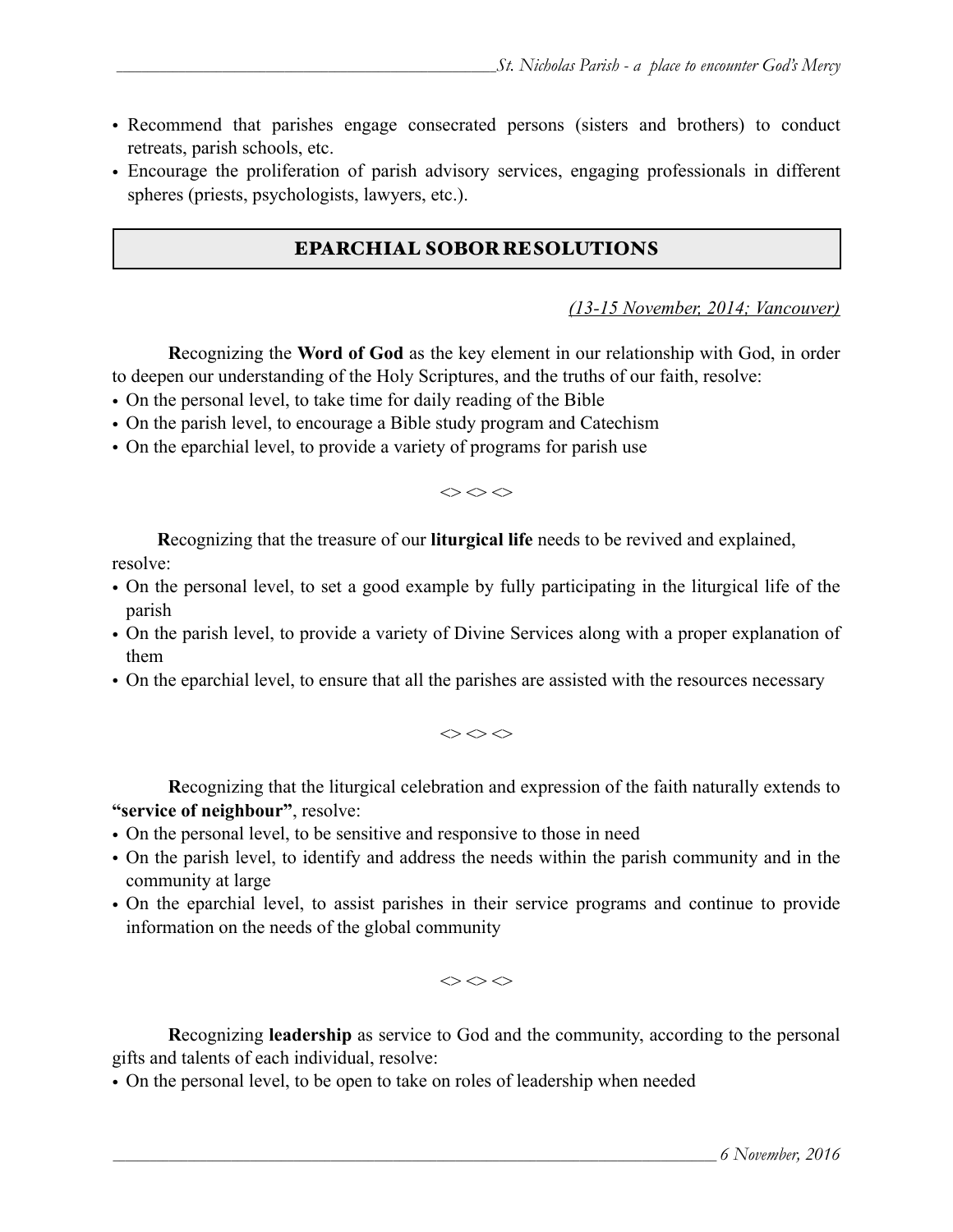- On the parish level, to create opportunities and encourage the faithful to exercise their spiritual leadership in service of the Christian community
- On the eparchial level, to provide formation programs promoting servant-leadership

 $\diamond$ 

**R**ecognizing that **community** reflects the life of the Trinity, resolve:

- On the personal level, to be aware of our human diversity and manage it in a creative way
- On the parish level, to provide opportunities for the faithful to share and connect, and for parishes to create structures to keep contact with those who don't come on a regular basis
- On the eparchial level, to coordinate inter-parish activities, pilgrimages, retreats, etc., have a public relations office to communicate our services and events between parishes, and reach out to other churches

 $\Leftrightarrow$   $\Leftrightarrow$   $\Leftrightarrow$ 

**R**ecognizing our call to **spread the Good News** to those who have yet to hear it, and to evangelize those who have fallen away, resolve:

- On the personal level, to reflect our faith in all aspects of our life
- On the parish level, to create outreach programs to invite others and ensure they feel welcome
- On the eparchial level, to provide guidance and leadership so that our presence in British Columbia can be more visible and inviting to all

# ST. NICHOLAS VIBRANT PARISH POST SOBOR CONFERENCE

*Welcome:* Alec

*Blessing of Food:* Bishop Ken

*Post Sobor Conference Agenda:* Darlene will review the agenda 3-5min

*Introduction by Bishop Ken:* 10 min

*Evaluation of Implementation of Resolutions in our Parish:* 20 min

#### **THEME:****COUNT OUR BLESSINGS**

 *How have these priorities been realized in our parish and how have we engaged parishioners to a more vibrant participation in the mission of our parish?*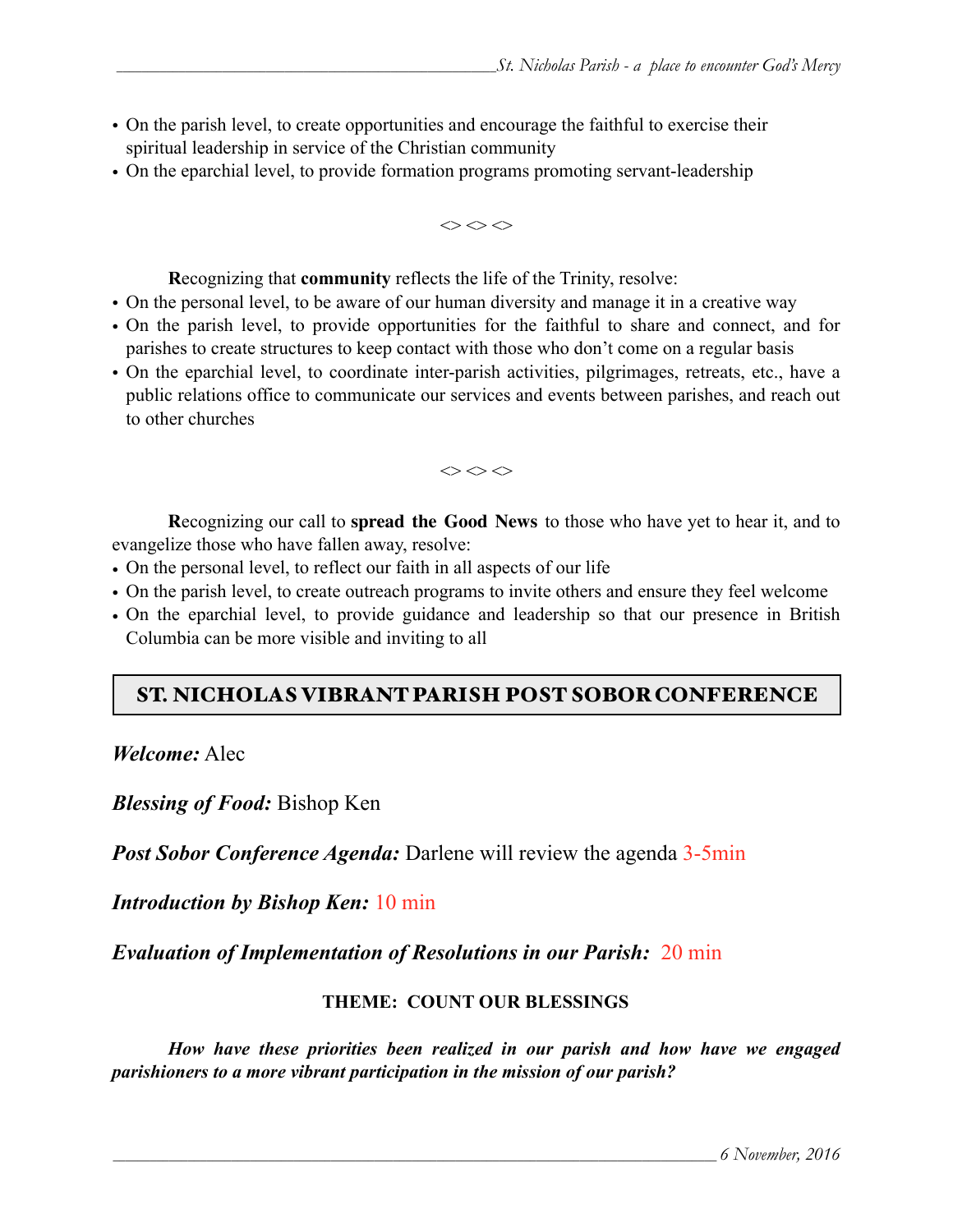#### **The Word of God and Catechesis**

"Teaching the truths of the faith and their role in everyday life."

#### Marian

#### **Liturgy and Prayer**

"Participation in liturgical, sacramental and prayer life for the sanctification of the People of God."

#### Motria

#### **Service to one's Neighbor**

"Giving attention to those in need, both within the parish and in the world."

Robert

#### **Leadership – Stewardship**

**"**The ministry of the Bishop and the clergy with the cooperation of the laity in the stewardship of gifts (time, talent, treasure) for the common good."

Alec

#### **Communion - Unity**

"Fostering spiritual unit in the Church of Christ and promoting the unity of all Christians."

Fr Yuriy

#### **Missionary Spirit**

"Witnessing to a life in Christ, while inviting others to participate."

Fr Yuriy

## *Opportunities for our parish* to implement the Vibrant Parish: 20min

| <b>PARISH</b><br><b>Strengths</b><br><b>Challenges</b> | <b>Strengths</b> | <b>Challenges</b> |
|--------------------------------------------------------|------------------|-------------------|
|                                                        |                  |                   |
| Word of God &<br><b>Catechesis</b>                     |                  |                   |
| <b>Liturgical Life</b><br>& Prayer                     |                  |                   |
| <b>Serving One's</b><br><b>Neighbour</b>               |                  | 6 November, 2016  |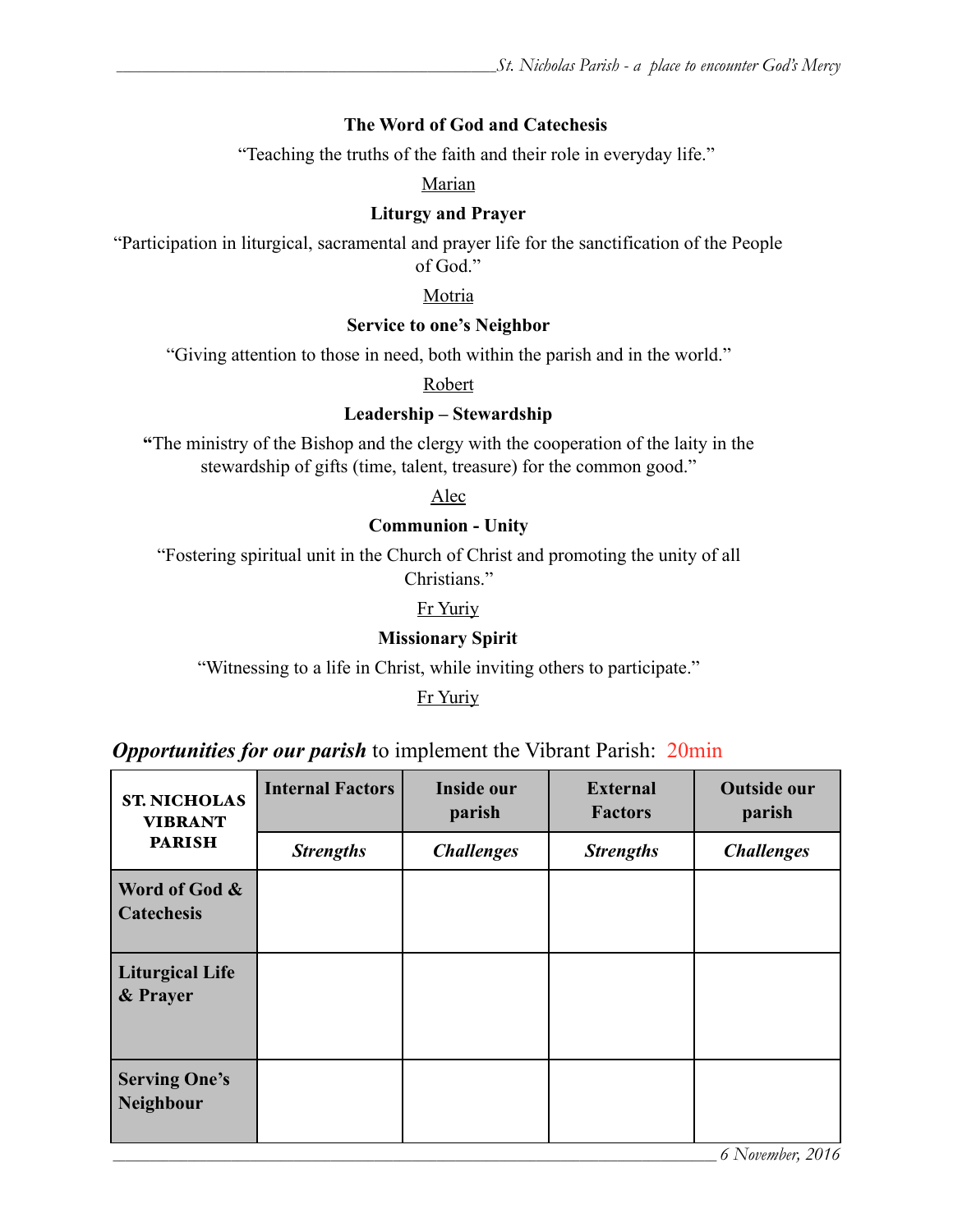*Keeping our strengths, opportunities and challenges in mind, what can what might be possible to better fulfill our mission as a Church? Examples of what can be done.* 20min

|                                          | <b>ST. NICHOLAS VIBRANT PARISH</b>                                                                                                                                                                                                                 | <b>Possibilities</b> |
|------------------------------------------|----------------------------------------------------------------------------------------------------------------------------------------------------------------------------------------------------------------------------------------------------|----------------------|
| Word of God &<br><b>Catechesis</b>       | Think about the parish,<br>children, youth, adults,<br>parents and family,<br>seniors, in union with<br>other parishes and<br>Eparchy, in union with<br>other Christians, and in<br>the world                                                      |                      |
| Liturgical Life &<br><b>Prayer</b>       | In the parish<br>community and with<br>different groups in the<br>parish children, youth,<br>adults, parents/families<br>and seniors, in union<br>with other parishes and<br>Eparchy, in union with<br>other Christians, and in<br>the world       |                      |
| <b>Serving One's</b><br><b>Neighbour</b> | the parish<br>$\ln$<br>community and with<br>different groups in the<br>parish children, youth,<br>adults, parents/families<br>and seniors, in union<br>with other parishes and<br>Eparchy, in union with<br>other Christians, and in<br>the world |                      |

*Concrete Plan of Action. Begin to create a Pastoral Plan of Action for each proposal/possibility.* 20min

| What | <b>Who</b> | Where | When | <b>How</b> | With<br>Whom? | What is<br>the aim or<br>goal? |
|------|------------|-------|------|------------|---------------|--------------------------------|
|      |            |       |      |            |               |                                |
|      |            |       |      |            |               |                                |
|      |            |       |      |            |               |                                |

*Q & A & CONCLUSION:*

*Closing prayer: "Vibrant Parish" (pg. 3)*